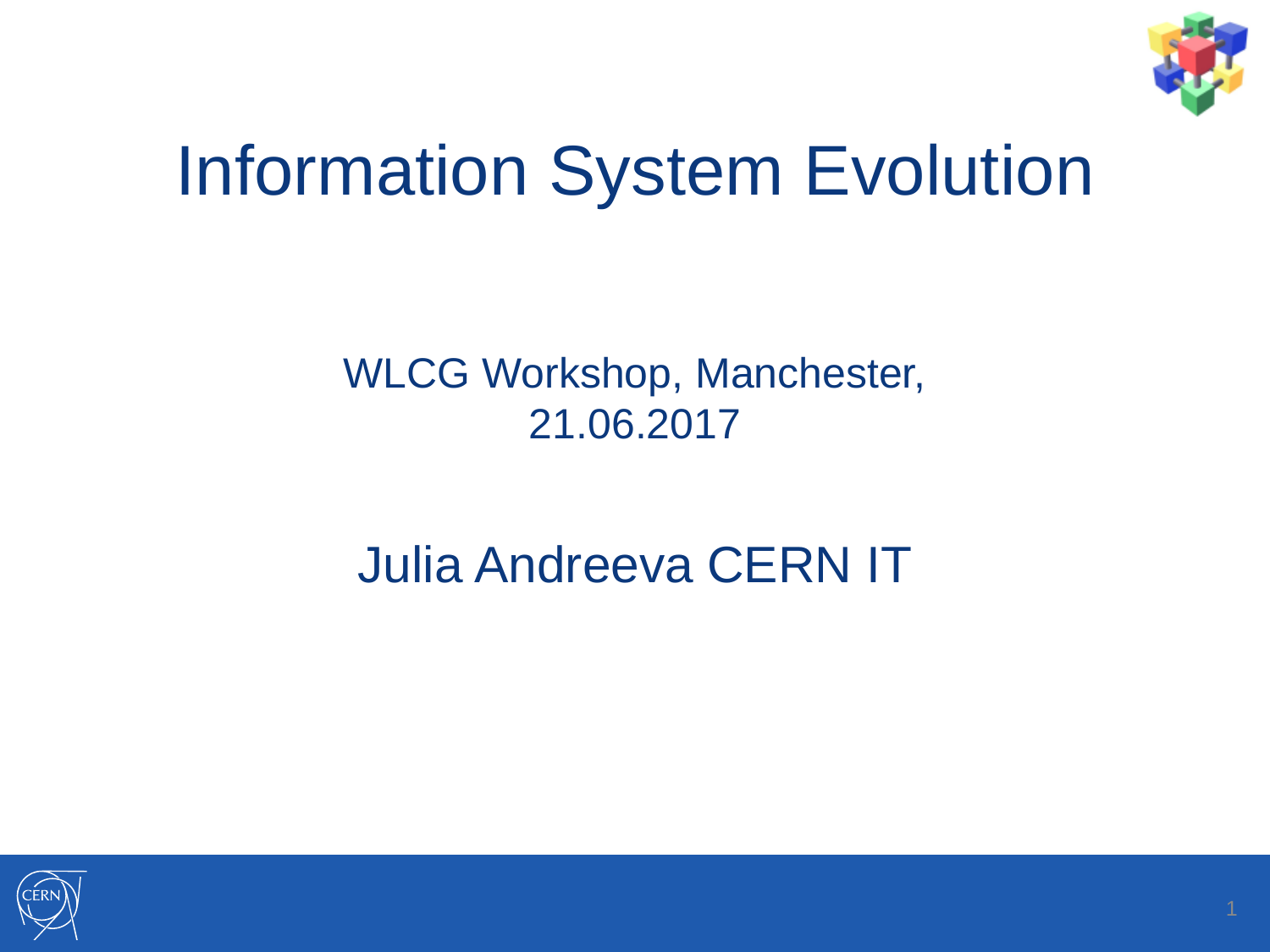## WLCG IS Landscape





Julia Andreeva CERN IT, WLCG Workshop, Manchester, 21.06.2017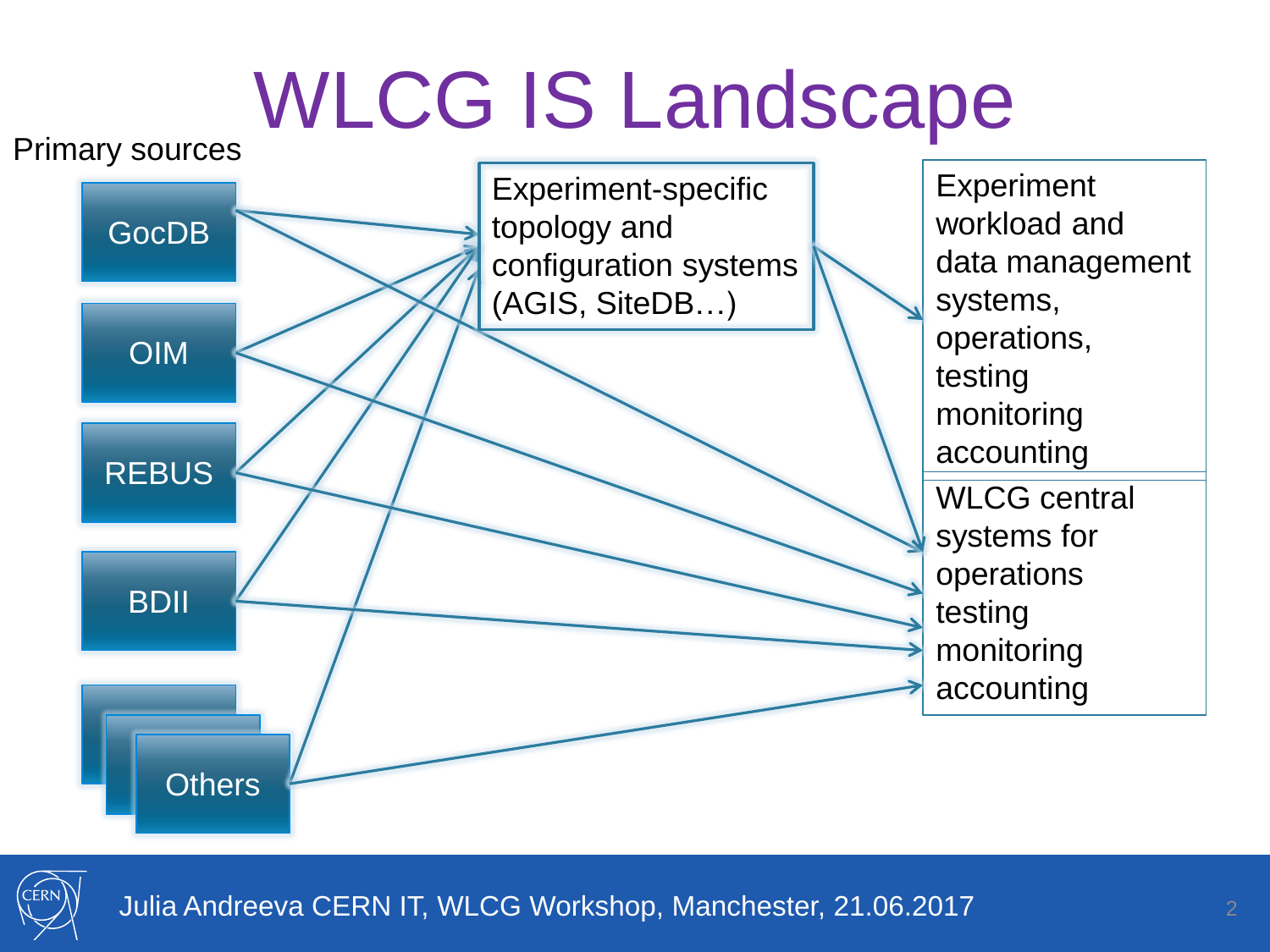# GocDB and OIM

- Used for static information, mainly for service discovery
- Push more static information into GocDB and OIM. For example queue names

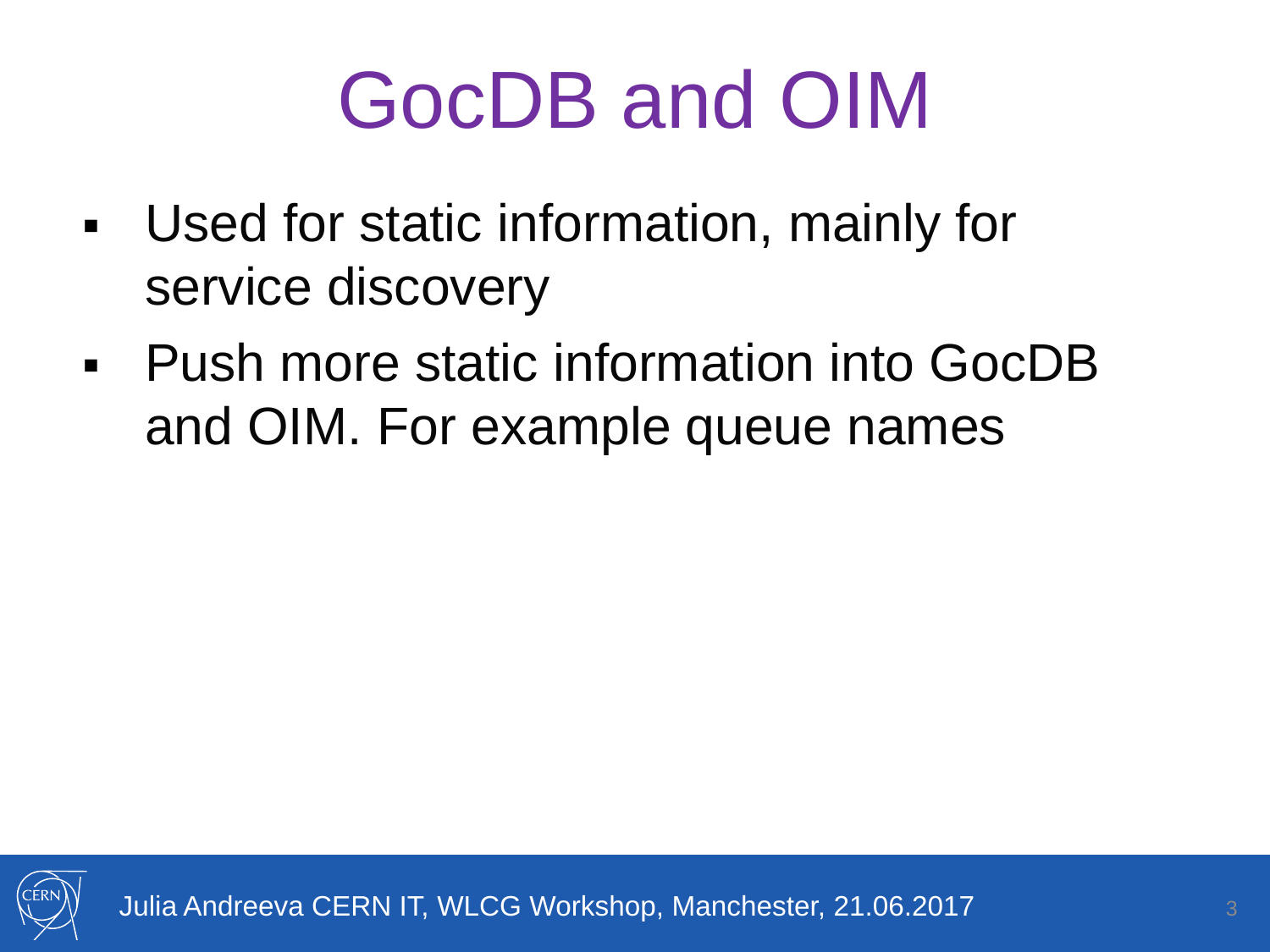# BDII

- Experiments rely on BDII mostly for the description of the computing resources. Attempts to use BDII for complete storage configuration were not successful.
- Contains both static and dynamic information. Which resources at the sites used by a particular VO. LHCb and ALICE use BDII for dynamic information like numbers of pending/running jobs
- OSG stopped using BDII
- **The IS Evolution Task Force last year took a** decision to make BDII an optional service. Static and semi-static information should move to GocDB/OIM

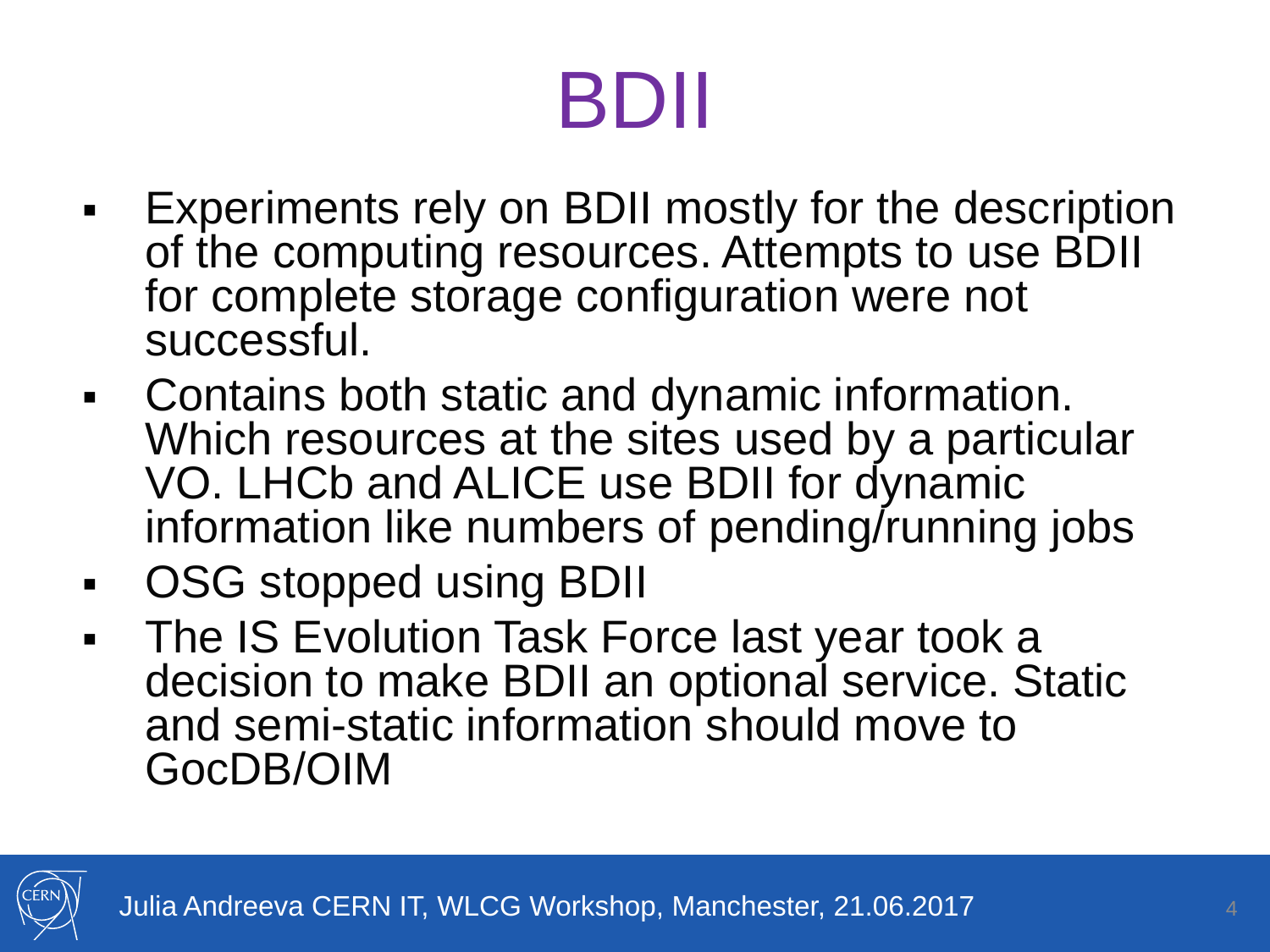## REBUS

- Management tool
- Contains federation topology and pledges
- For historical reasons REBUS was responsible for generation of the T1 accounting reports. This functionality was moved to the accounting portal.
- **Since we foresee that a new component CRIC** (Computing Resource Information Catalogue) will provide complete topology and configuration description of the WLCG resources, federation topology should move to CRIC
- Since CRIC will provide administrative UI with fine grained authentication/authorization, pledge definition might move to CRIC in the future as well

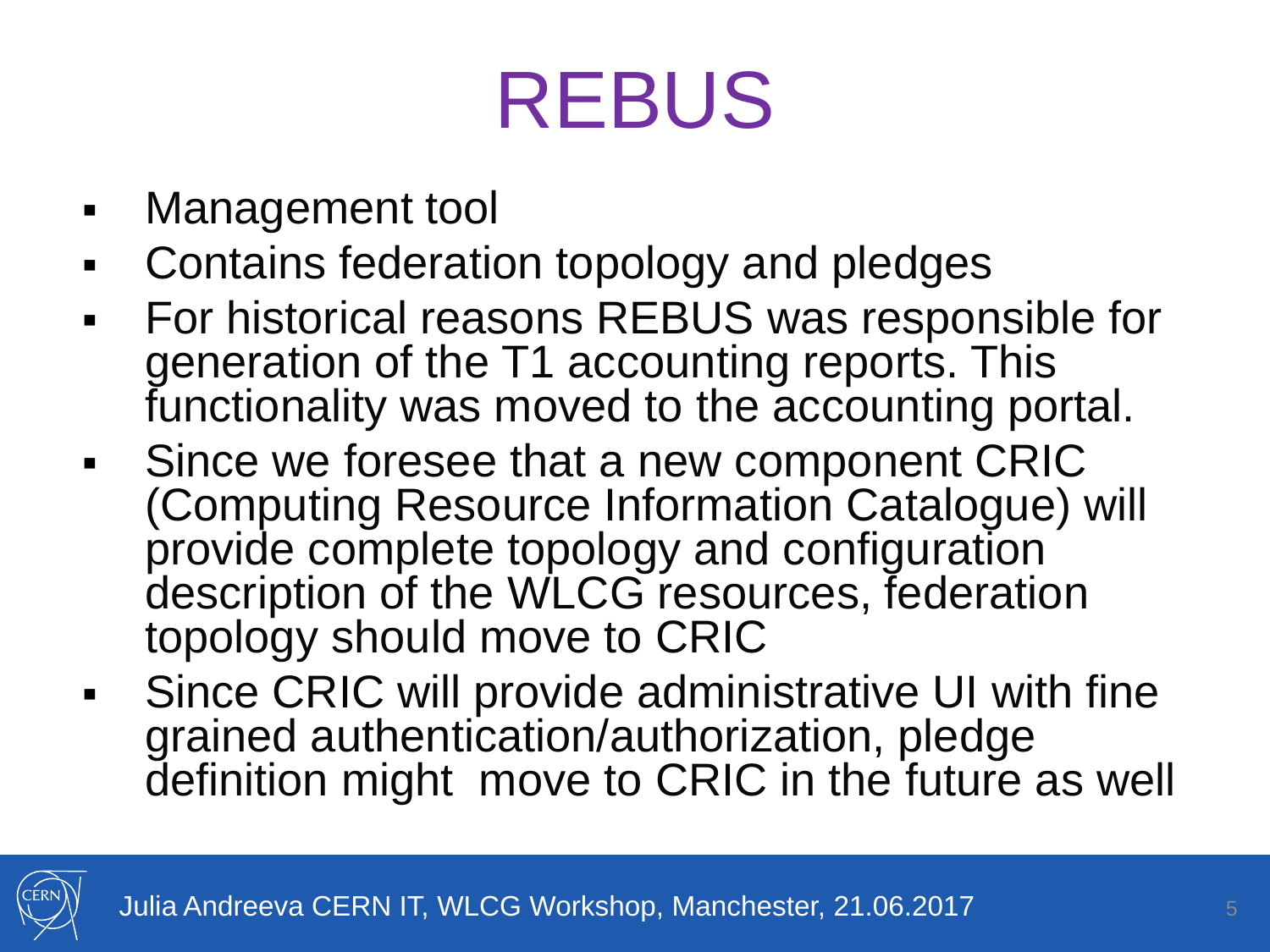#### Drawbacks and limitations

- Multiple information sources. Sometime contradictory information. No single place where data can be integrated, validated and fixed. No single source providing information for all consumers in a consistent way.
- No complete and correct description of storage resources (with protocols and storage shares). Every experiment has to perform this task on its' own. Therefore, we do not have a global picture on the WLCG scope.
- No clear and common way for integration of nontraditional/non-grid resources (commercial clouds, HPC, etc...). As a rule they are also mainly described in the experiment-specific systems and again missing in the global WLCG resource description.

#### **Clearly, there is a potential to address all these problems in a common way**